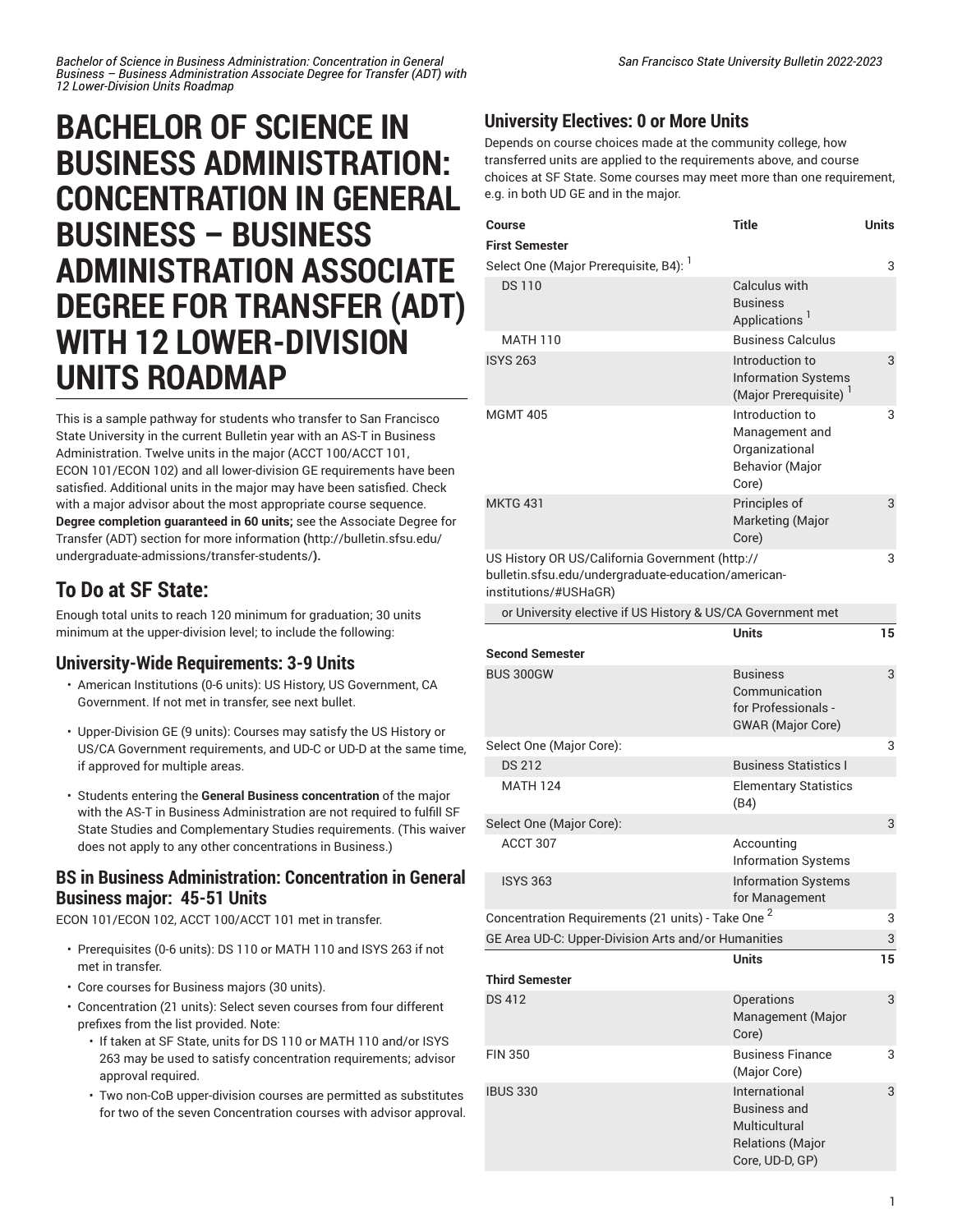| Concentration Requirements (21 units) - Take Two <sup>2</sup> |                                                                                  | 6  |
|---------------------------------------------------------------|----------------------------------------------------------------------------------|----|
|                                                               | <b>Units</b>                                                                     | 15 |
| <b>Fourth Semester</b>                                        |                                                                                  |    |
| <b>BUS 682</b>                                                | Seminar on Business<br>and Society (Major<br>Core)                               | 3  |
| <b>BUS 690</b>                                                | Seminar in Business<br><b>Policy and Strategic</b><br>Management (Major<br>Core) | 3  |
| Concentration Requirements (21 units) - Take Two <sup>2</sup> |                                                                                  | 6  |
| GE Area UD-B: Upper-Division Physical and/or Life Sciences    |                                                                                  | 3  |
|                                                               | <b>Units</b>                                                                     | 15 |
|                                                               | <b>Total Units</b>                                                               | 60 |

1 If taken at SF State, units for DS 110 or MATH 110 and/or ISYS 263 may be used to satisfy concentration requirements; advisor approval required.